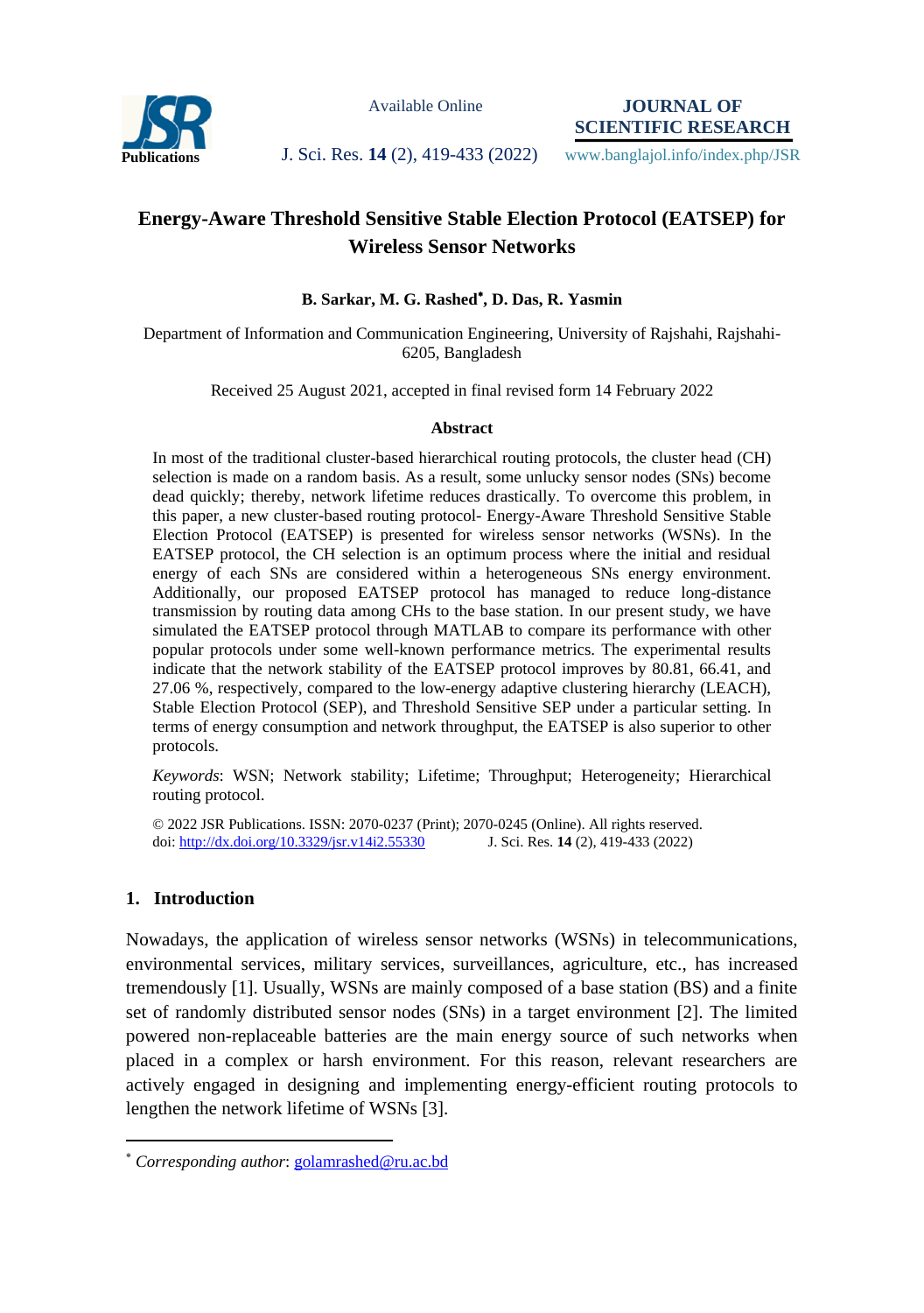In the early 20th century, a cluster-based hierarchical routing protocol is introduced to achieve energy efficiency in WSNs. The key idea behind the clustering protocols is to form clusters in the WSNs in the round. A typical cluster is composed of a single CH and associated member SNs. The sensed data by the SNs from the environment are usually sent to their associated CH. Thereafter, CHs aggregate and fuse the received data and send it to the BS. Usually, the CHs will forward data to the BS either by single-hope or multihop transmission modes, and the transmission mode is mainly realized by the distance from the CH to the BS [2]. Every upcoming round will begin by forming a new set of clusters with new CHs, and data will be forwarding the same fashion as described above. This procedure will continue till the end of the network lifetime.

The WSNs settings can be broadly categorized into homogeneous and heterogeneous settings [4]. Inhomogeneous settings, regarding the hardware and battery energy, all SNs are the same as the heterogeneous settings. Theoretically, the heterogeneous settings of WSNs are mainly reflected in computing, link, and energy [5]. In computational heterogeneity, the SNs have a more superior microprocessor and high capacity memory so that WSNs can offer intricate data processing and everlasting memory storage. In link heterogeneity, the heterogeneous SNs have a high-bandwidth and long-distance network transceiver to provide faithful data transmission. The SNs in WSNs have different levels of energy in energy heterogeneity. It is noted that the former two heterogeneities inherently depend on energy as these types of SNs consume more energy. Thus, the energy-based heterogeneity may be considered as the most dominating etrog. The cost incurred in increasing the energy of a sensor is much less than that of deploying additional sensors of the same amount of energy [6]. It has been reported that providing heterogeneity in SNs prolongs the network lifetime, improves throughput, and decreases the latency of data transportation. This aspect indicates the effect of energy heterogeneity.

The HWSNs routing protocols with the heterogeneity of SNs energy such as Stable Election Protocol (SEP) [7], and its different modifications such as Modified SEP (MSEP) [8], Threshold Sensitive SEP (TSEP) [9], Prolong-SEP (PSEP) [10], and many more routing protocols such as Distributed Energy-Efficient Clustering Algorithm (DEEC) [11], Weighted Election Protocols (WEP) [12], Traffic Energy-Aware Routing (TEAR) [13] have been proposed. However, how to more properly utilize the heterogeneity of nodes' energy to prolong the network lifetime and increase the network throughput is one of the crucial issues of the HWSNs routing protocol [14].

The key contribution of this paper is summarized as follows: we proposed a new routing protocol named Energy-Aware Threshold Sensitive Stable Election Protocol (EATSEP) for energy efficiency and load balancing in heterogeneous WSNs. The proposed protocol is different in the sense of election of CH from the SNs in an optimum process where the residual energy of each SNs and the initial energy of each SNs is considered in a heterogeneous SNs energy environment. EATSEP is a residual energyaware heterogeneous aware routing protocol in the sense of electing CH. It considers the residual energy of each SNs in each round, the initial energy of each level of heterogeneous SNs, and the average residual energy of the network. To measure our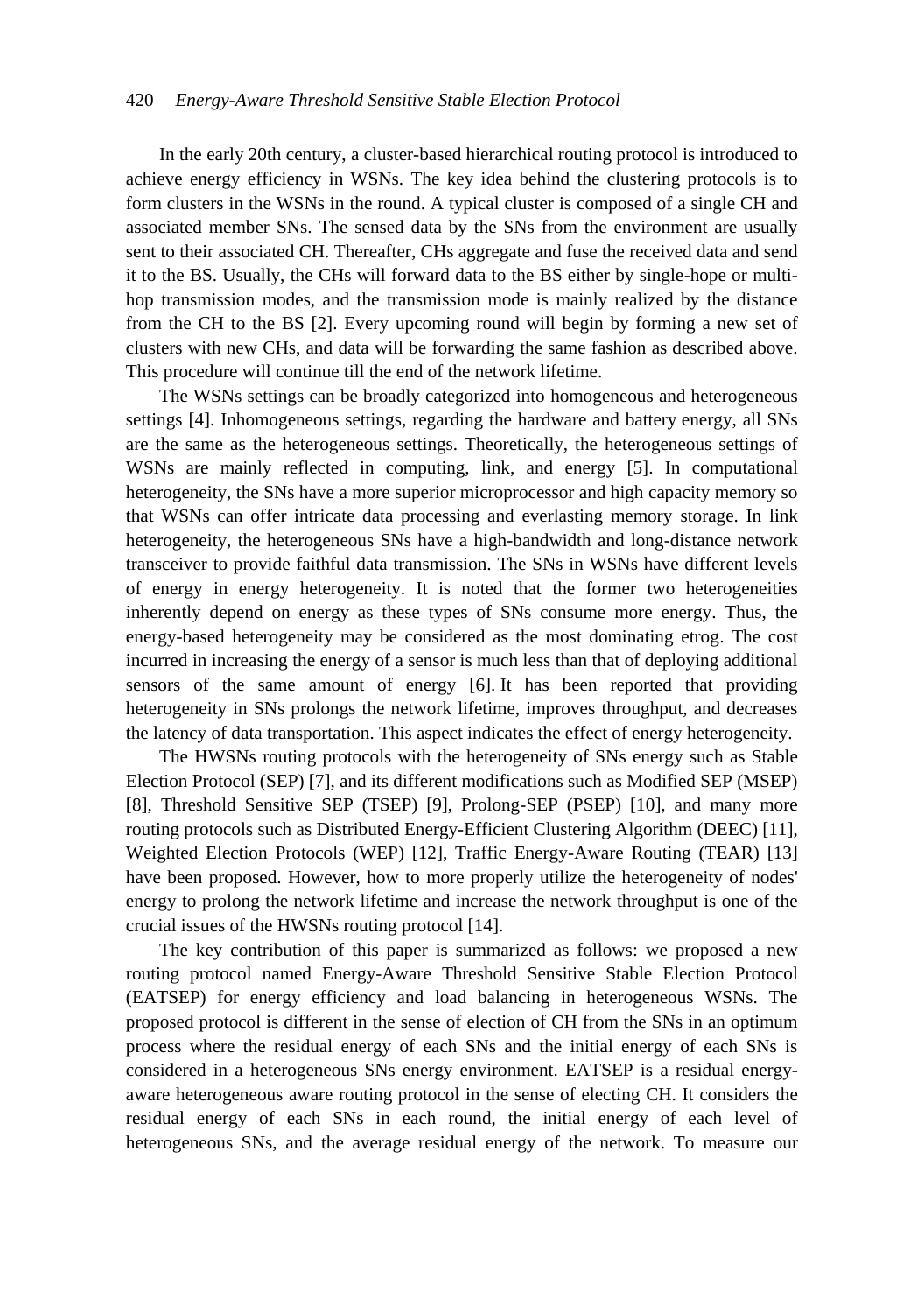proposed EATSEP's effectiveness, we first implemented it using MATLAB simulation tools and compared its performance with other prevailing techniques by considering some prominent performance metrics.

#### **2. Literature Review**

The cluster formation and various communication modes of transmitting data have been the most emphasized approaches [15]. In general, cluster-based routing protocols can efficiently use the SNs in the network compared with non-clustering protocols [16]. The authors of the paper [17] developed such a cluster-based routing protocol called Low Energy Adaptive Clustering Hierarchy (LEACH) which works for cluster formation and communication activities. The SNs arrange themselves into local groups or clusters in LEACH, with one node behaving as a CH in each group. It uses the randomization technique to distribute the energy load uniformly among sensors in the network by not selecting fixed CHs and opting for random ones in each iteration. Moreover, LEACH performs local data fusion at CHs to squeeze the amount of data captured from sensors and then send it to BS, reducing energy consumption and enhancing the life span of the network. There have been discussed different variants of LEACH such as LEACH-C [18], LEACH-M, LEACH-V [19]. The main goal of each cluster-based routing protocol is to prolong the network lifetime.

To further prolong the network's lifetime and make WSNs more suitable for various scenarios, some researchers proposed WSNs with heterogeneity [20]. A maiden heterogenous cluster-based routing protocol, SEP, was introduced by G. Smaragdakis et al. in [7], where two-level SNs' heterogeneities (advanced and normal) are considered. Extended versions of SEP protocol called PSEP [21], MSEP [8], WEP [12] are proposed thereafter. In all of these protocols, the advance SNs have more energy than normal SNs, and the CH selection probability of the advance SNs is more than normal SNs.

Later, Enhanced Stable Election Protocol (ESEP) [7], TSEP [9], P-SEP [10], NoHet [22] are presented where three-level SNs' heterogeneities are considered. These protocols have three SNs called normal nodes, intermediate nodes, and advance nodes. The cluster head selection probability of the advance SNs is the highest, then the intermediate SNs and least rm proposed heterogeneous routing protocols tried to satisfy the key properties of WSNs: balancing energy consumption, the coordination of communication, effectiveness for computation and storage [23]. In most of these protocols, the CHs selection probability depends on some random number generated by the SNs. But there is a possibility that an SN may be selected more frequently than some other nodes. As a result, there may be some SNs energy drain quickly. But if the CH selection probability can be done in a way where the residual energy will also be considered, then the energy dissipation will be more optimized. To this point, we have proposed a new routing protocol for WSNs called Energy Aware Threshold Sensitive Stable Election Protocol (EATSEP). The proposed protocol is a modified version of the TSEP protocol in which the CHs selection probability and threshold calculation of TSEP are significantly modified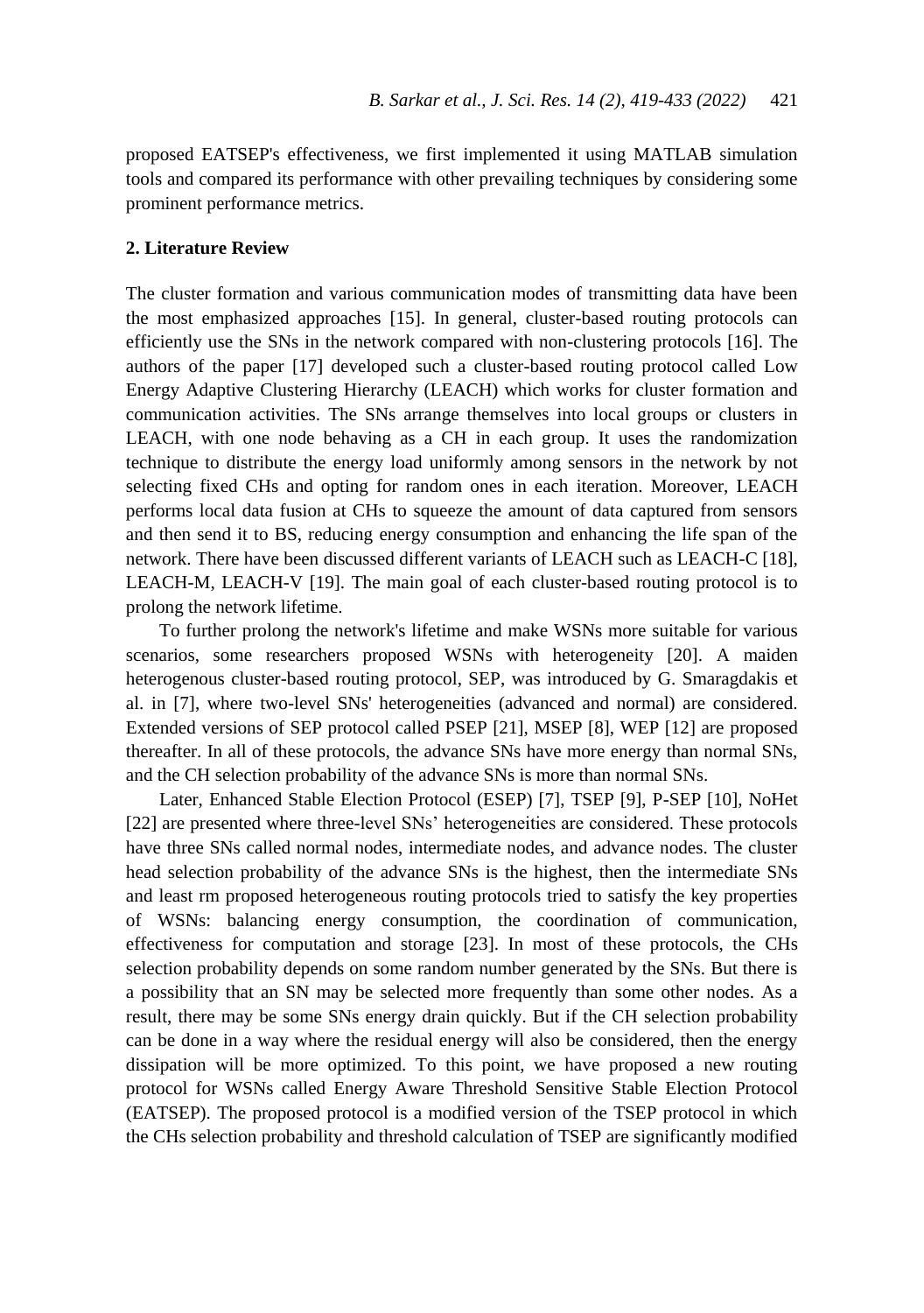to improve network lifetime, energy consumption, and network throughput. Details of our proposed EATSEP are presented in the next section.

# **3. EATSEP: Proposed Approach**

Energy-Aware Threshold Sensitive Stable Election Protocol (EATSEP) is a cluster-based heterogeneous hierarchical routing protocol. The protocol forms several clusters. Each cluster has a CH, and the other cluster nodes are the cluster's member nodes. The member nodes sense the environmental parameters and send this data to the CHs. The cluster head then sends the data to the BS. Details about the EATSEP are described in the following sections.

# **3.1***. Network architectures*

Our proposed EATSEP protocol has three types of SNs, which are deployed randomly in the sensor field. Three types SNs are Advance nodes, Intermediate nodes, and Normal nodes. The number of advances and intermediate SNs can be determined by the parameters  $m$ , and  $b$ , respectively. Both parameters reflect the value of fractions of all total SNs. The rest of the SNs of the network are considered normal nodes. The advance SNs are the nodes that have the most initial energy among the SNs, whereas the intermediate SNs have initial energy less than the advance SNs. The normal SNs have the least initial energy among all the SNs. We assume that the BS is located in the middle of the network. Fig. 1 shows a snapshot of our proposed EATSEP based sensor node deployment in the WSN network under simulation environment, where the BS, CH, normal nodes, intermediate nodes, advance nodes, and cluster regions are illustrated.



Fig. 1. A snapshot of the sensor node deployment under EATSEP protocol when all the nodes are alive.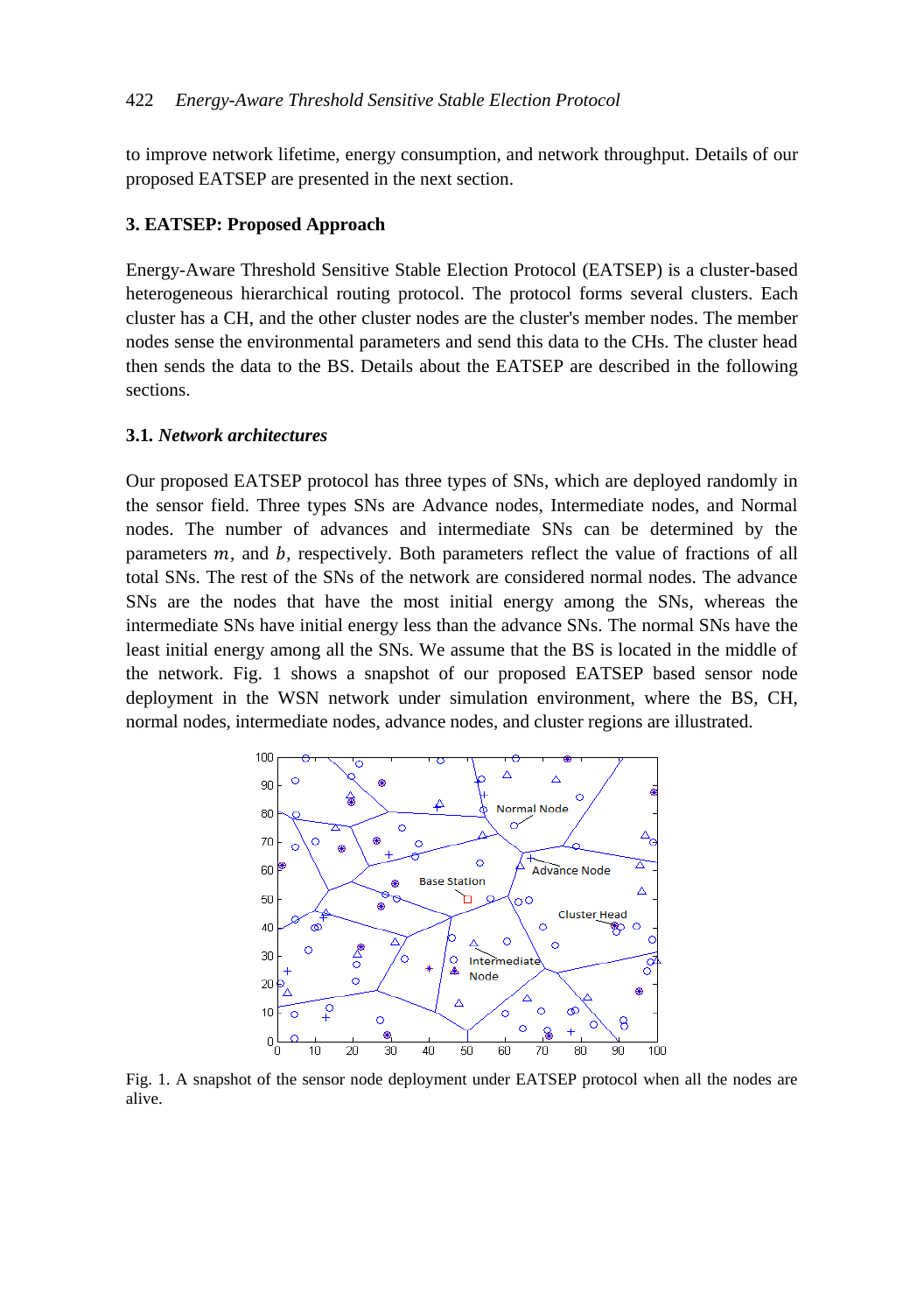#### **3.2.** *Energy consumption model*

The energy consumption model is used in our proposed EATSEP to exchange data, i.e., data transmission and reception. The model mainly has two portions: data sender-to send and receiver-to receive data. These portions of the energy consumption model are separated by a distance  $d$  [17]. The energy expended by the radio for the transmission and reception of  $l$ -bit message over a distance  $d$  is given by equations as:

$$
E_{TX}(l,d) = \begin{cases} l.E_{elec} + l.E_{efs}.d^2 & \text{if } d \le d_0 \\ l.E_{elec} + l.E_{amp}.d^4 & \text{if } d > d_0 \end{cases}
$$
 (1)

$$
d_0 = \sqrt{\frac{\epsilon_{efs}}{\epsilon_{amp}}} \tag{2}
$$

$$
E_{Rx} = l.E_{elec} \tag{3}
$$

Table 1 shows the used symbols in the energy consumption model of our EATSEP protocol, along with their meaning (see Fig. 2).

| Table 1. Parameters of energy consumption model. |  |  |  |
|--------------------------------------------------|--|--|--|
|                                                  |  |  |  |

| Symbol           | Meaning                                                                |
|------------------|------------------------------------------------------------------------|
|                  | Distance between sender and receiver portion                           |
|                  | The data bits                                                          |
| $E_{TX}(l,d)$    | Required energy for transmitting $l$ bits data over $d$ distance       |
| $E_{Rx}$         | Required energy for receiving data                                     |
| $E_{elec}$       | Required energy by the transmitter/receiver to send/receive a data bit |
| $\epsilon_{efs}$ | Amplification coefficient                                              |
| $\epsilon_{amp}$ | Energy for amplification                                               |



Fig. 2. Radio Energy Model used in our EATSEP [15].

### **3.3***. Energy distribution and CH election procedure*

During the initialization stage of network formation, the initial energy of each of the SNs is given as:

- Normal SNs,  $E_{nrm} = E_0$
- Intermediate SNs,  $E_{int} = E_0 (1 + \mu)$
- Advance SNs,  $E_{adv} = E_0(1 + \alpha)$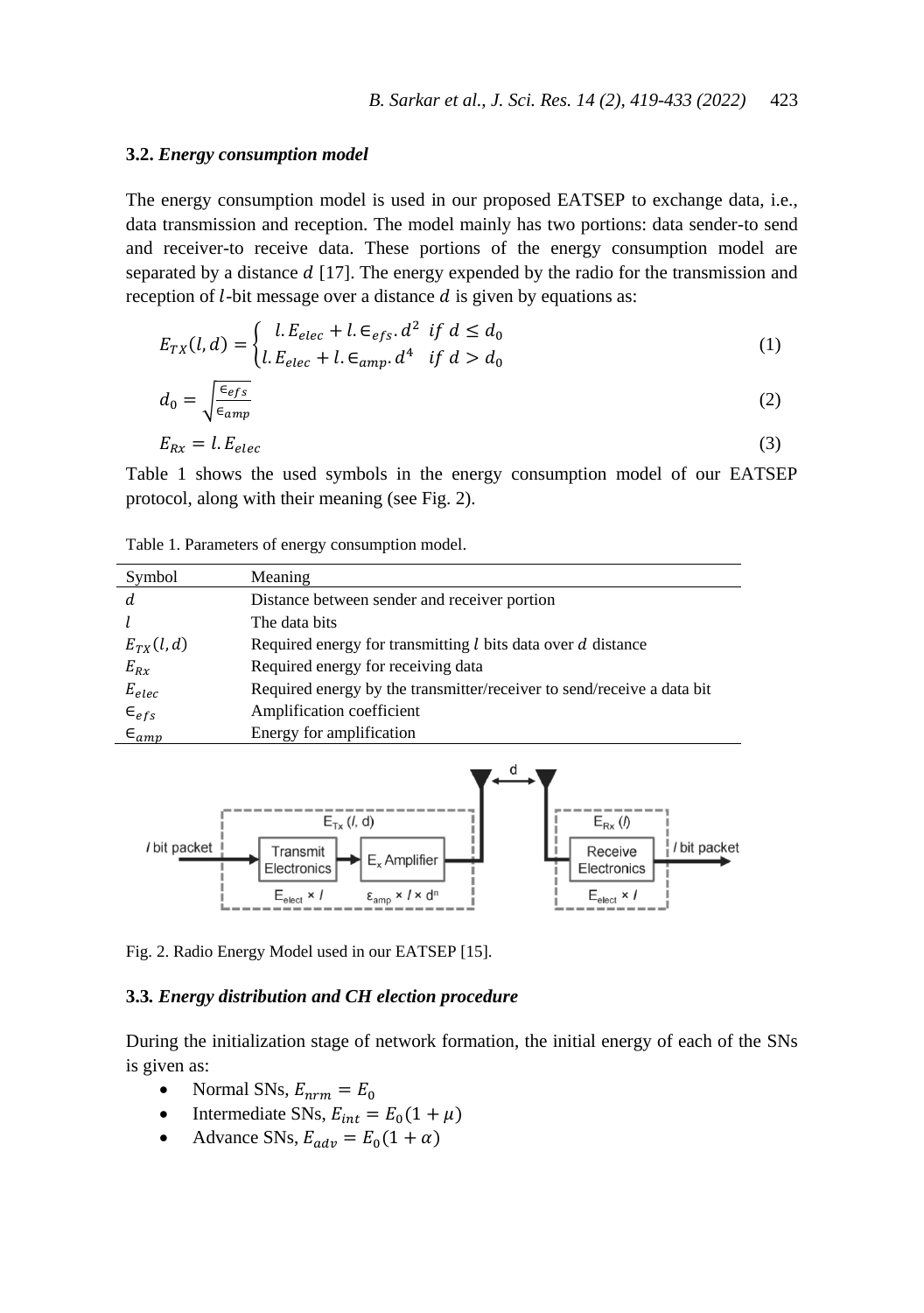#### 424 *Energy-Aware Threshold Sensitive Stable Election Protocol*

Where  $\mu = \alpha/2$ ,  $\alpha$  denotes each advance SNs have  $\alpha$  times more initial energy than the normal SNs and  $\mu$  denotes each intermediate SNs have  $\mu$  times more energy than the normal SNs. If  $n$  is the total number of SNs,  $m$ , and  $b$  are the portion of advance and intermediate SNs, respectively to the total number of SNs, then the total energy of normal, intermediate, and advance SNs will be  $n * E_0 * (1 - mn - bn)$ ,  $n * b * E_0(1 +$  $\mu$ ), and  $n * m * E_0 * (1 + \alpha)$ , respe i, the energy distribution in the considered WSNs is given as:

$$
n * E_0(1 - mn - bn) + n * m * E_0 * (1 + \alpha) + n * b * E_0(1 + \mu)
$$
  
= 
$$
n * E_0(1 + m\alpha + b\mu)
$$
 (4)

For electing the most efficient SN as CH, our proposed EATSEP uses distinct probability models for the normal, intermediate, and advanced SNs as follows:

Normal SNs, 
$$
P_{nrm} = \frac{P_{opt}}{(1 + m\alpha + b\mu)} + [E_0 \times RE_{nrm}]
$$
 (5)

Intermediate SNs, 
$$
P_{int} = \frac{P_{opt}*(1+\mu)}{(1+m\alpha+b\mu)} + [E_0 \times (1+\mu) \times RE_{int}]
$$
 (6)

$$
\text{Advance SNs, } P_{adv} = \frac{P_{opt^*}(1+\alpha)}{(1+m\alpha+b\mu)} + [E_0 \times (1+\alpha) \times RE_{adv}] \tag{7}
$$

where  $P_{opt}$  represents the probability of optimal CH selection from SNs in each round, and  $RE_{nrm}$ ,  $RE_{int}$ , and  $RE_{adv}$  are residual energy of normal, intermediate, and advanced SNs, re ec of the key factors for the CH selection process of our proposed EATSEP. The formulation of the threshold function as all the SNs has to go through the threshold function for becoming CH. Our introduced protocol considers the initial and residual energy of each of the types SNs for designing the threshold function. To this point, each SNs randomly generates a binary number from 1 to 0. If the generated value is less than the threshold, these SNs become CH. For each SNs, we have different formulas for calculation of threshold depending on their probabilities, which are obtained from the general threshold formula for our proposed protocol is given as:

$$
T(n) = \begin{cases} \frac{P_{opt}}{1 - P_{opt}[r \mod (\frac{1}{P_{opt}})]} \times \left[\frac{E_{RE}}{E_0}\right] & \text{if } n_{opt} \in G\\ 0 & \text{otherwise} \end{cases}
$$
(8)

where the optimal CH selection probability of SN is represented by  $P_{opt}$  in each round, r signifies a round number, and n symbolizes the number of SNs.  $E_0$  and  $E_{RE}$  denoted the initial and residual energy of each of the SNs, respectively.  $G$  reflects the set of SNs. Hence, the threshold function formula for the normal SNs will be

$$
T(n_{nrm}) = \begin{cases} \frac{P_{nrm}}{1 - P_{nrm}[r \mod (\frac{1}{P_{nrm})}]} \times \begin{bmatrix} \frac{E_{RE} - nrm}{E_0} \\ 0 \end{bmatrix} & \text{if } n_{nrm} \in G' \\ 0 & \text{otherwise} \end{cases}
$$
(9)

where  $E_0$  signifies the normal sensor node's initial energy,  $E_{RE-nrm}$  denotes the normal node's residual energy,  $P_{nrm}$  represents the normal sensor node's CH selection probability.  $G'$  symbolizes the set of normal SNs.

The threshold function formula for the intermediate SNs will be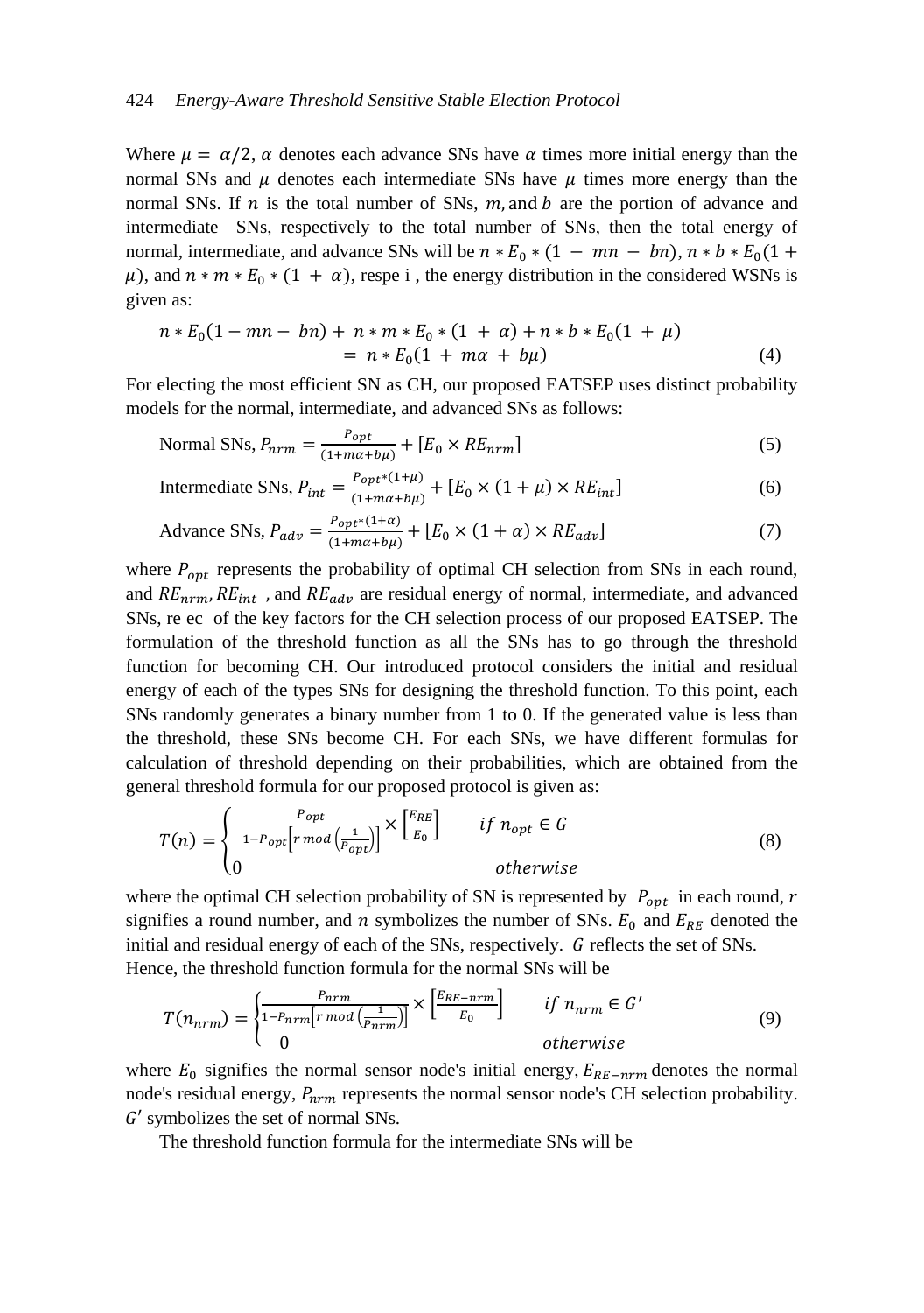*B. Sarkar et al., J. Sci. Res. 14 (2), 419-433 (2022)* 425

$$
T(n_{int}) = \begin{cases} \frac{P_{int}}{1 - P_{int}[r \mod{\left(\frac{1}{P_{int}}\right)}}] \times \left[\frac{E_{RE-int}}{E_0 * (1 + \mu)}\right] & \text{if } n_{int} \in G''\\ 0 & \text{otherwise} \end{cases}
$$
(10)

where  $E_0 * (1 + \mu)$  symbolizes the intermediate sensor node's initial energy,  $E_{RE-int}$  denotes the intermediate node's residual energy,  $P_{int}$  represents the normal sensor node's CH selection probability.  $G<sup>n</sup>$  reflects the set of intermediate SNs.

$$
T(n_{adv}) = \begin{cases} \frac{P_{adv}}{1 - P_{adv}| r \mod (\frac{1}{P_{adv}})} \times \begin{bmatrix} \frac{E_{RE - adv}}{E_0 * (1 + \alpha)} \end{bmatrix} & \text{if } n_{adv} \in G'''\\ 0 & \text{otherwise} \end{cases}
$$
(11)

where  $E_0 * (1 + \alpha)$  symbolizes the advanced sensor node's initial energy,  $E_{RE-adv}$  denotes the advance node's residual energy,  $P_{adv}$  represents the normal sensor node's CH selection probability.  $G^{\prime\prime}$  reflects the set of advance SNs.

The main goal behind the design of EATSEP is to improve the network lifetime effectively by utilizing the residual energy of different types of SNs. The operation of our proposed EATSEP is stated in detail in Section 3.4.

#### **3.4.** *EATSEP protocol operation*

The operation of the EATSEP protocol is controlled through rounds where each round consists of two phases: the setup and the steady-state phase. During the setup-state phase, CHs are selected, clusters are formed, and the cluster communication schedule is determined, whereas, during the steady-state phase, data communication between the cluster members and the CH is performed. The duration of the steady-state phase is longer than the duration of the setup phase to minimize the overhead. So, the total operation is divided into four phases for description.

#### 3.4.1. *CH selection phase*

The CH selection phase begins with the announcement, where the SNs broadcast a CH advertisement message. Here initially, an SN chooses a number between 0 and 1 randomly. If the randomly chosen number is less than  $T(n)$ , the SN becomes a CH. The threshold is calculated with the help of Equations 5, 6, 7, 9, 10, and 11. Here are the main improvements of the EATSEP protocol. The CHs are selected depending on their residual energy. The nodes having more residual energy have a higher probability of becoming CH. On the other hand, the nodes having less residual energy have less probability of becoming a cluster head.

#### 3.4.2. *Cluster setup phase*

In this phase, the selected CHs then announce to their neighbors that they are the new CHs in the WSNs. For this operation, EATSEP relies on a CSMA-based random access scheme. To avoid announcement collisions from multiple CHs, our EATSEP faithfully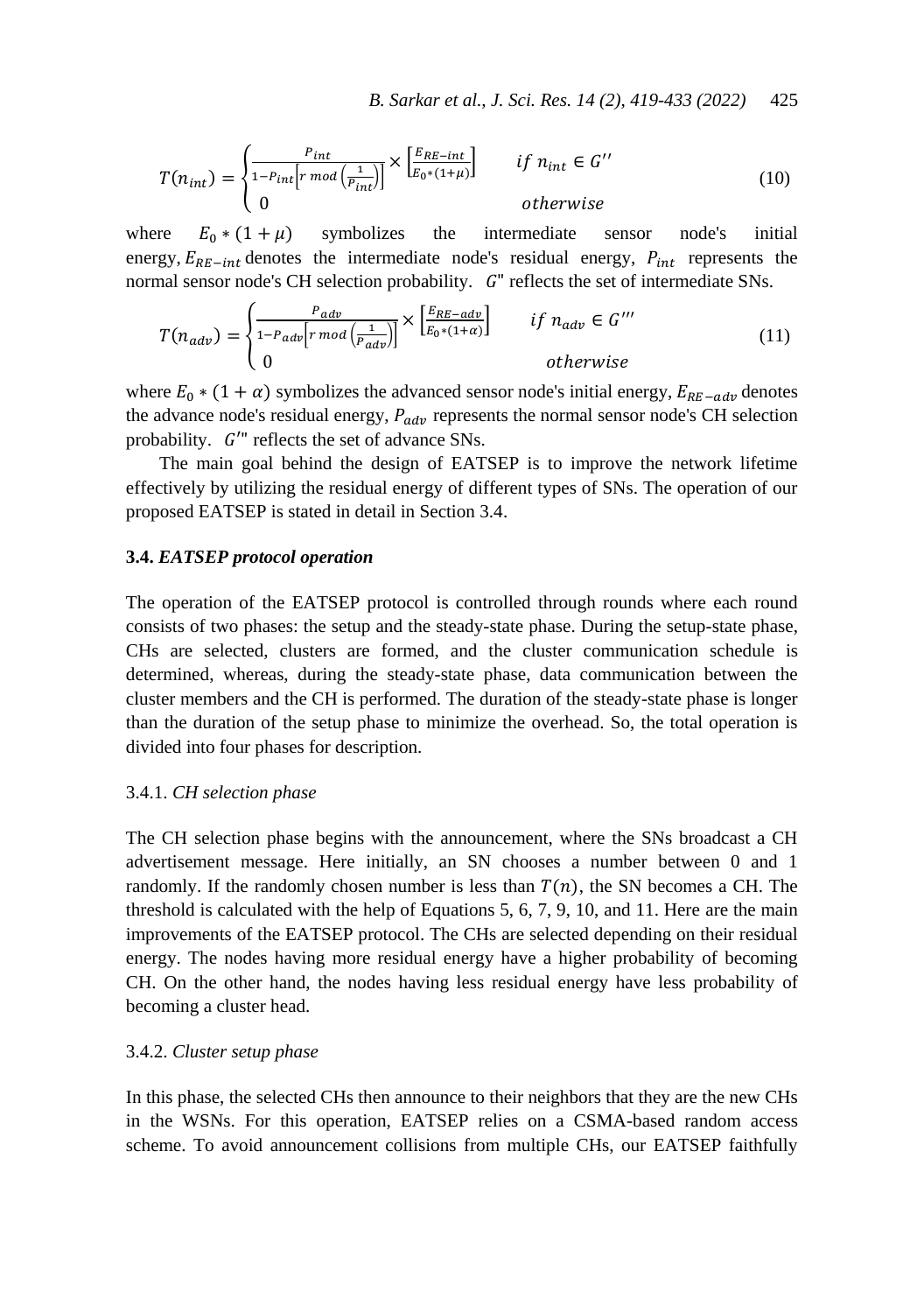# 426 *Energy-Aware Threshold Sensitive Stable Election Protocol*

relies on a CSMA-based random access technique. Once the SNs receive the announcement, they figure out the cluster they belong to. If an SN receives an announcement from a single CH, it automatically becomes a member of that cluster. But, if an SN receives an announcement from multiple CHs, the cluster selection is performed based on the strength of the announcement signal from CHs to the SNs. The CH with the highest signal strength will be selected among the announcement received from multiple CHs.

# 3.4.3. *Schedule creation phase*

The CHs assign the time according to the reactive routing protocol during which the nodes can send data to the CHs.

# 3.4.4. *Steady-State Phase*

In this phase, SNs begin sensing and transmitting data to their concerned CHs. The CHs also aggregate data from the within-cluster SNs before sending these data to the BS. The nodes keep sensing the environmental parameters but don't transmit the data to the cluster heads. Whenever a node sense-data beyond the hard threshold value, it transmits the data to the CH. The next sensed data will only be transmitted to the base CH if it exceeds the hard threshold value or the difference between the previous data and the present exceeds the short threshold value. Thus, it saves energy. Then the CHs aggregates the data and sends it to the BS. Here, if the distance between the BS and CH is less, free-space data transmission will occur. If the distance is large, then multipath data transmission will take place among the CHs. Thus, it reduces energy consumption by avoiding long-distance data transmission, which consumes more energy than short-distance transmission.

# **4. Simulation and Results**

In this section, we demonstrated different parts concerning implementation through simulation and evaluated its effectiveness. In the beginning, EATSEP is implemented through simulation using the MATLAB simulation tool. To evaluate the performance of our proposed approach, LEACH, SEP, and TSEP routing protocols are additionally simulated using the same software. Some well-known, relevant performance metrics are considered to compare the effectiveness of our proposed EATSEP. A brief overview of the performance metrics and the network parameters are described in Section 4.1.

# **4.1.** *Simulation setup and performance metrics*

In this research, we consider 100 m  $\times$ 100 m WSNs, with a BS node deployment scenario at the center of the WSNs fields. The SNs deployment scenario is illustrated in Fig. 1. The parameters used for the simulation of our proposed protocol are summarized in Table 2.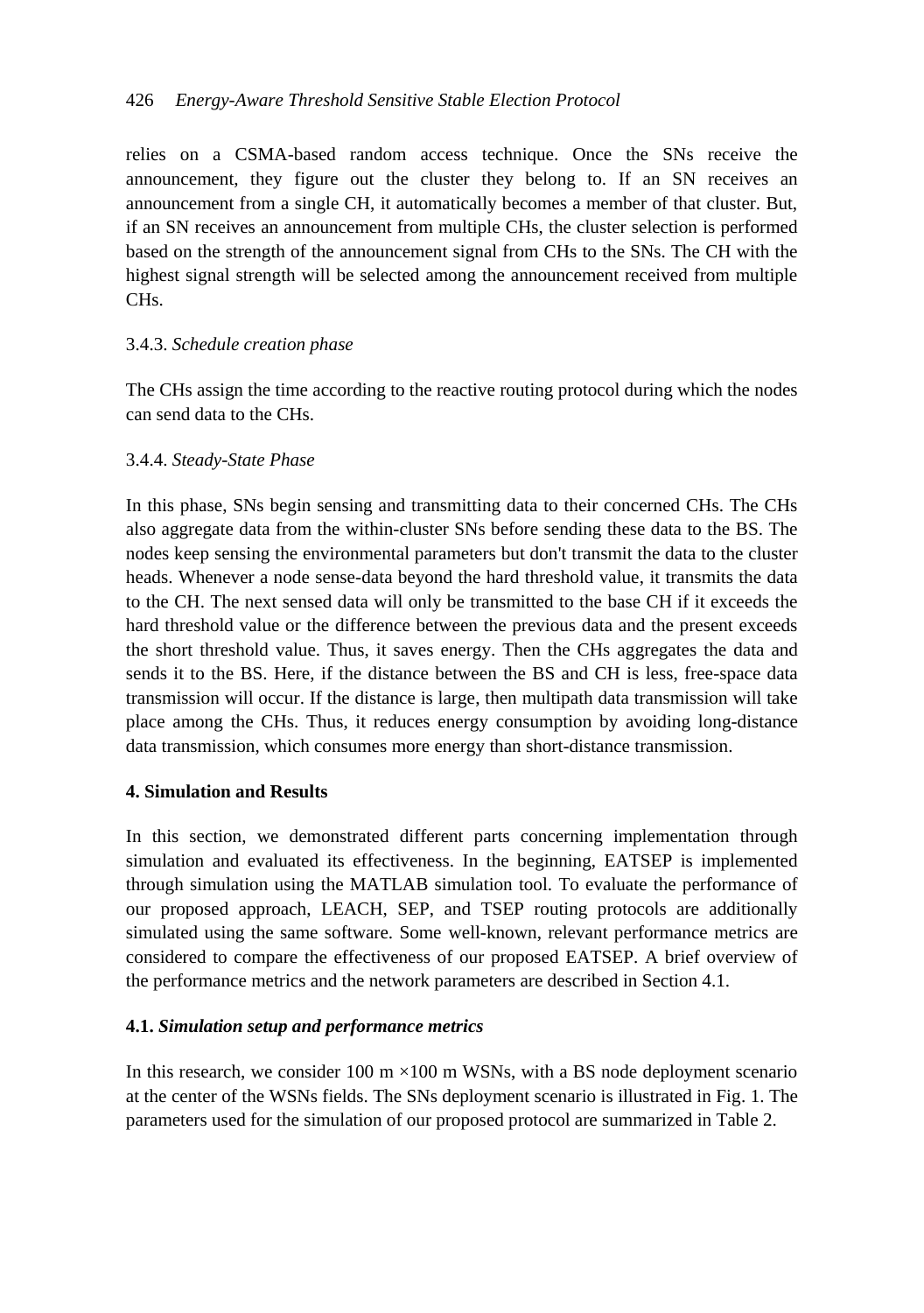| Parameters                                                   | Value                          |
|--------------------------------------------------------------|--------------------------------|
| The network size.                                            | $100\times100$ meter           |
| Location of the BS                                           | $(x = 50, y = 50)$             |
| Number of SNs, $n$                                           | 100                            |
| Data Packet Size                                             | $4000 \; bits$                 |
| Initial Energy of Nodes, $(E_0)$                             | $0.5$ joule                    |
| Transmitter/Receiver Electronics, $(E_{elec})$               | $50$ nj/bit                    |
| Data Aggregation Energy, $(E_{DA})$                          | $5$ nj/bit                     |
| Transmit Amplifier, $\epsilon_{fs}$ , if $d_{toBS} \leq d_0$ | $10$ pj/bit/m <sup>2</sup>     |
| Transmit Amplifier, $\epsilon_{mp}$ , if $d_{toBS} > d_0$    | $0.0013$ pj/bit/m <sup>4</sup> |

Table 2. Network parameters used in the simulation.

Three performance evaluation metrics are used; namely, network stability which indicates the lifetime of the network before the death of the first sensor node; network lifetime, which indicates the entire lifetime of the network till the death of the last sensor node; network remaining energy which indicates the network residual energy after each round of the clustering protocol; and cumulative network throughput which indicates the cumulative number of packets reached the BS.

#### **4.2.** *Simulation results*

Three different simulation results are shown in these subsections under the following three heterogeneity settings:

- Setting-1:  $m = 0.1$ ,  $b = 0.2$ ,  $\alpha = 1$
- Setting-2:  $m = 0.1$ ,  $b = 0.2$ ,  $\alpha = 2$
- Setting-3:  $m = 0.1$ ,  $b = 0.2$ ,  $\alpha = 3$

In every setting, 10%, 20%, and 70% of the total deployed SNs are advanced, intermediate, and normal SNs, respectively. The energy distribution on every SNs is initialized according to the assumption discussed in Section 3.2. Although the different level of heterogeneity is added to the protocols, the network's total energy is the same for all the protocols under any particular settings.

### 4.2.1. *Network stability and lifetime*

In Fig. 3, the survival of the nodes is shown in different rounds under et energy in the network is depleted in performing diverse network activities. The proposed approach utilizes the total residual energy in the network and CH probability in the clustering phases to help the network in sustaining for the higher rounds.

Fig. 3a illustrates the number of alive SNs in different rounds to showcase the network stability (FND) and network lifetime. It is revealed that the SNs can be deployed close to each other. Thus, adjacent SNs have the possibility to sense and record identical data. Hence, the death of a single or multiple SNs which are close to each other does not automatically diminish the QoS of the deployed network [12]. We evaluated the network lifetime with the following network lifetime metrics found in literature [24,25]: Half of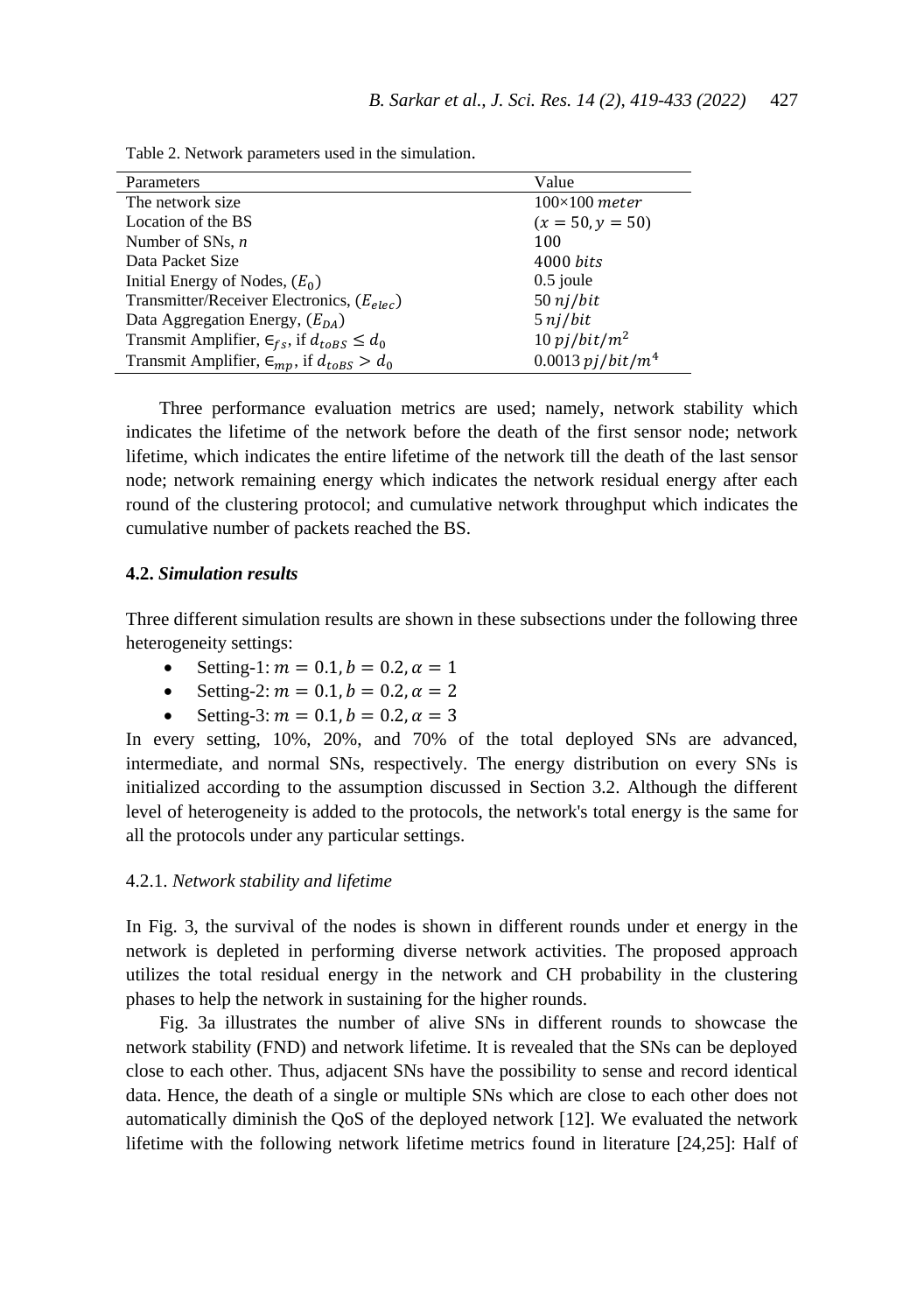the SNs dies (HND)- realize an estimated value for the half-life period of a WSNs; the Last node dies (LND)-indicates the overall lifetime of the WSNs. In this study, additionally, we considered the network lifetime metric, NND -number of rounds until the death of 90 % of the total SNs, for better illustration of the network lifetime of our proposed protocol.



Fig. 3. Network lifetime.

Fig. 3b illustrates the network stability (FND) and network lifetime (HND, NND, LND) in detail. It is seen that the network stability is maintained for 950, 1148, 2708, and 3032 rounds in LEACH, SEP, TSEP, and EATSEP protocol, respectively. So, our proposed EATSEP protocol moderately improves the network stability concerning other protocols (68.67 % from LEACH, 62.14 % from SEP, and 10.69 % from TSEP). The results demonstrate the competence of the proposed protocol in making the network more stable and efficient. Thus, the energy dissipation is more optimized in the EATSEP protocol over other considered protocols.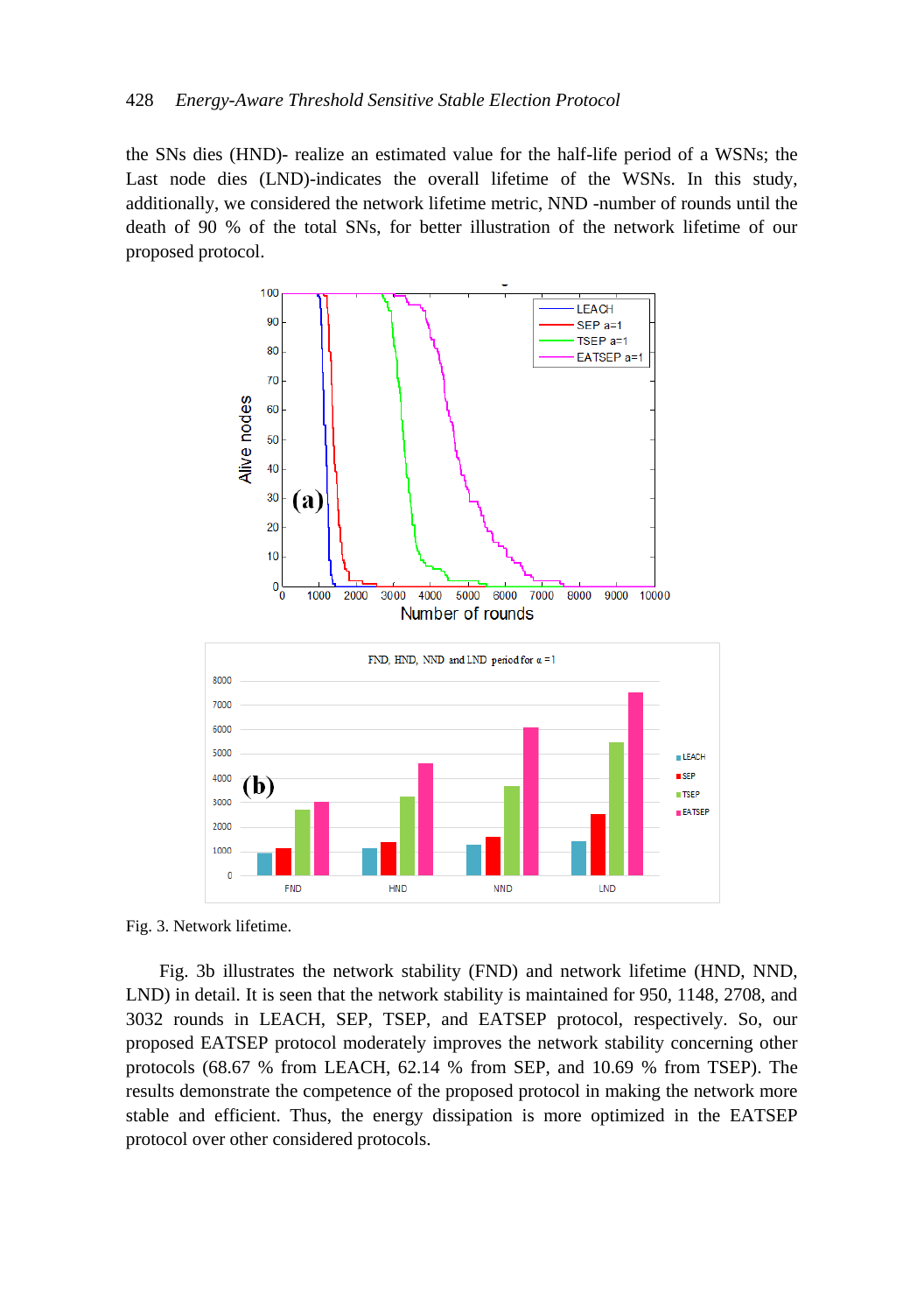It is also observed from Fig. 3b that the network lifetime of our EATSEP in terms of HND, NND, and LND has significantly increased. For example, the improvement of the network lifetime of our proposed approach (EATSEP) in terms of LND is 80.81 % from LEACH, 66.41 % from SEP, and 27.06 % from TSEP. Thus, we can say that under our proposed protocol, more SNs survive than the other considered protocols at the same time. Hence, the EATSEP protocol has prolonged the network stability and lifetime. Fig. 3 illustrates the performance analysis comparison in terms of FND, HND, NND, and LND of LEACH, SEP, TSEP, and EATSEP protocols for Setting-1, Setting-2, and Setting-3. It is seen from Table 3 that the higher the initial energy level in advance and intermediate sensor node, the higher the network lifetime.

Table 3. Network stability and lifetime analysis of LEACH, SEP, TSEP, EATSEP under different settings.

| Protocols                                                            |      | $Setting -1$ |  |  | Setting – 2 |  |                                                              | Setting – 3 |  |  |  |
|----------------------------------------------------------------------|------|--------------|--|--|-------------|--|--------------------------------------------------------------|-------------|--|--|--|
|                                                                      | FND. |              |  |  |             |  | HND NND LND FND HND NND LND FND HND NND LND                  |             |  |  |  |
| <b>LEACH</b>                                                         | 950. |              |  |  |             |  | 1163 1288 1451 1328 1505 1676 1862 1370 1626 1866 2063       |             |  |  |  |
| <b>SEP</b>                                                           |      |              |  |  |             |  | 1148 1399 1627 2540 1331 1578 1820 4299 1402 1760 2064 5288  |             |  |  |  |
| <b>TSEP</b>                                                          |      |              |  |  |             |  | 2708 3261 3713 5515 2921 3564 5175 9933 3055 3626 6529 10005 |             |  |  |  |
| EATSEP 3032 4632 6092 7561 3080 4528 7571 11320 3574 4530 8737 13860 |      |              |  |  |             |  |                                                              |             |  |  |  |

#### 4.2.2. *Energy consumption analysis*

Energy is consumed in a wireless sensor network in a number of ways. Such as advertising the neighbor nodes, aggregating data, transmitting data. A routing protocol always tries to design a protocol in a manner that consumes as little energy as possible. In the proposed protocol, energy dissipation is optimized. Long-distance data transmission is excluded from the protocol as long-distance data transmission requires more energy than short-distance transmission. When the distance between the cluster head and the base station is short, free-space data transmission has taken place. If the distance is large, then multipath data transmission has taken place. Fig. 4 shows the energy consumption in terms of average residual energy of each sensor node for Setting-1, Setting-2, and Setting-3. From these Figs., it can be seen that the average residual energy of each sensor node under EATSEP is higher than other protocols under any considered settings. As the heterogeneous SNs' energy increases, the network survives a longer period, and energy is also dissipated in that manner. As the energy in the heterogeneous SNs still remains after the death of the normal SNs the network lifetime enlarges. So, the residual energy of the EATSEP based network under Setting-3 lasts a longer period than under Setting-1 and Setting-2.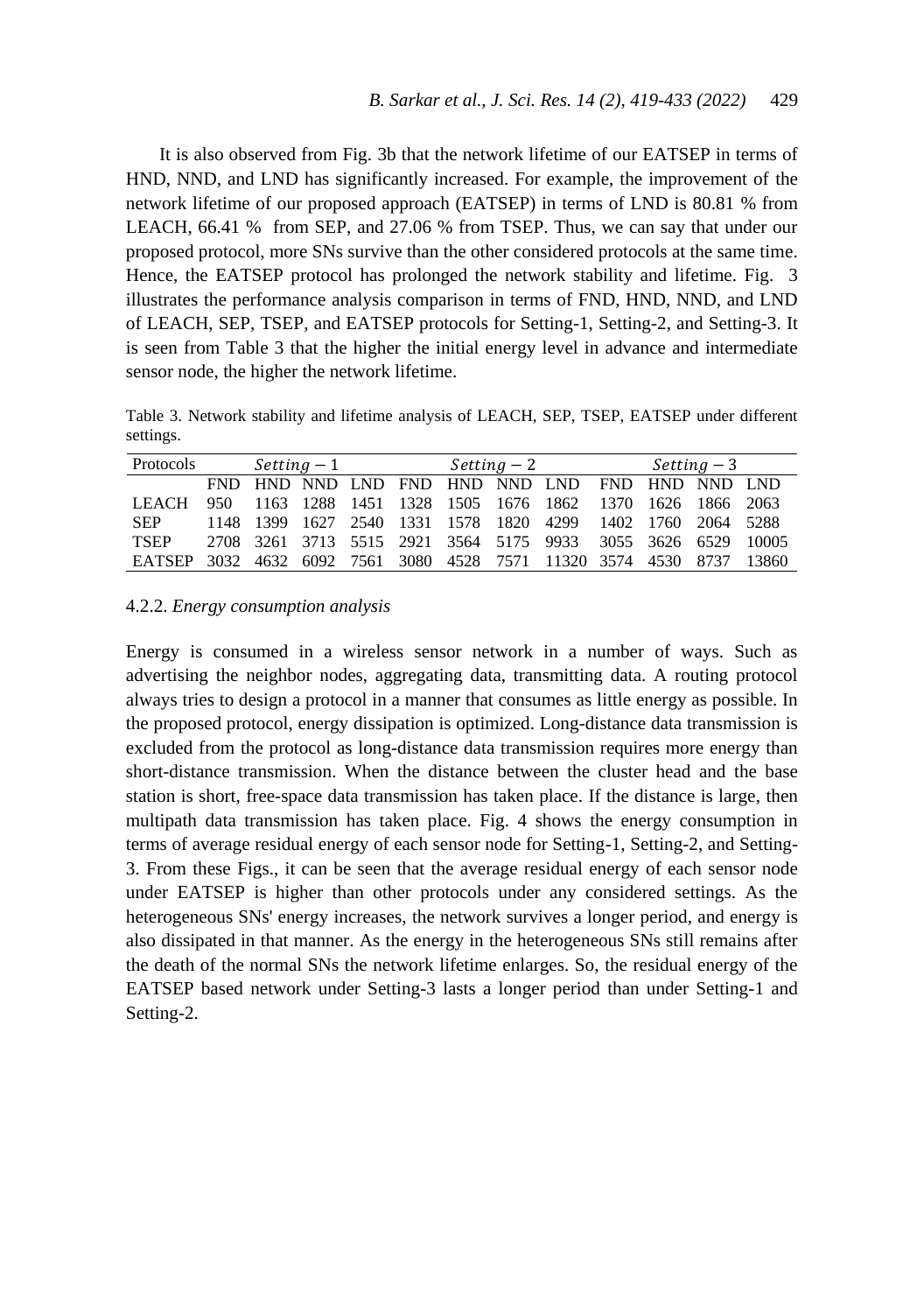

Fig. 4. Energy consumption analysis.

# 4.2.3. *Throughput analysis*

Fig. 5 shows the number of packets that reached the BS during the network lifetime under Setting-1. It can be easily noticed that the network with our proposed protocol has the largest throughput compared to the other routing protocols. Numerically we can say that the network throughput is 15010, 24740, 34820, and 63150 packets for LEACH, SEP, TSEP, and EATSEP, respectively. Statistically, it can be concluded that our proposed EATSEP protocol sends 76.23 %, 60.76 %, and 44.86 % more packets to BS than LEACH, SEP, and TSEP protocols, respectively.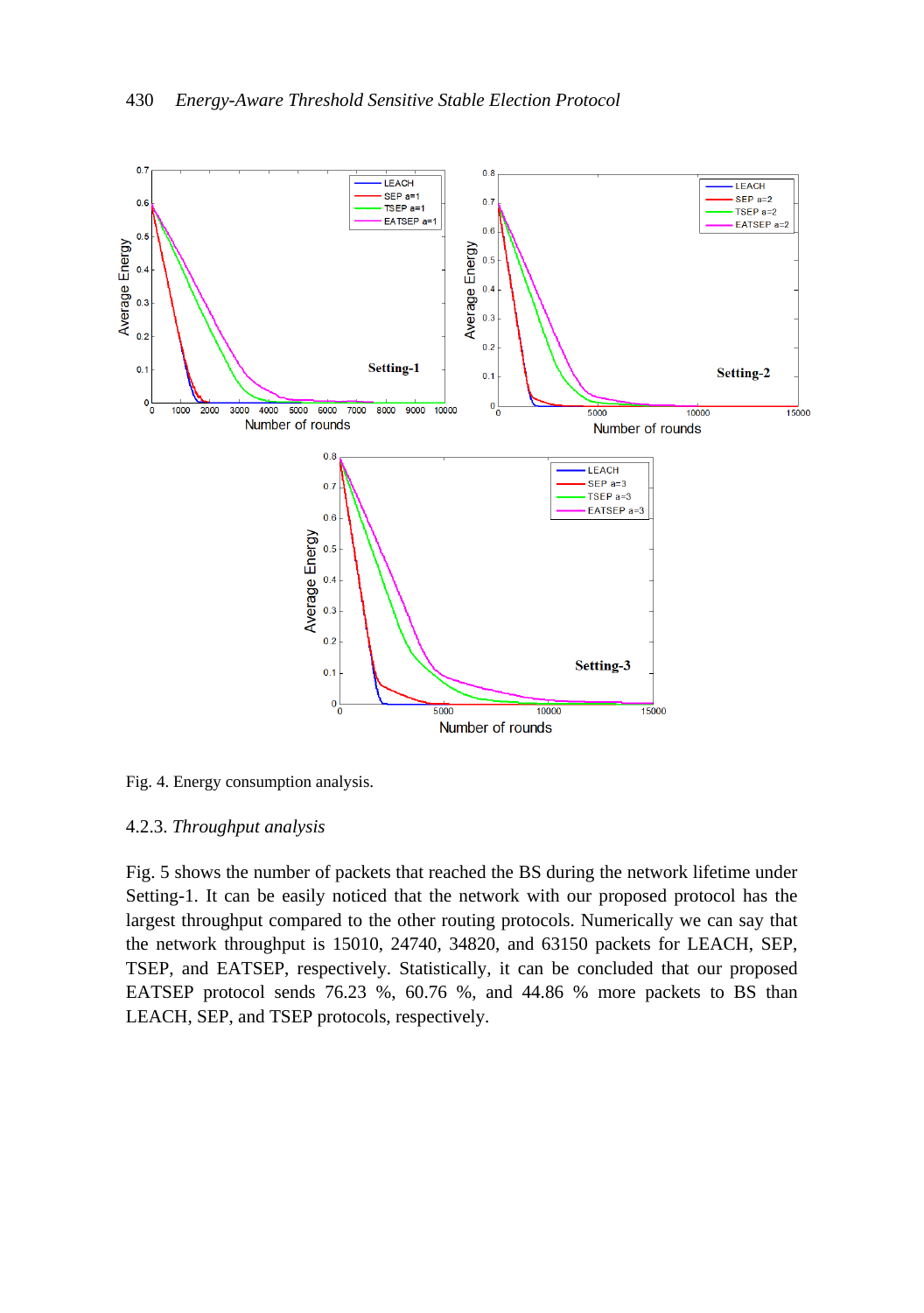

Fig. 5. Throughput.

Table 4 illustrated the performance analysis comparison of LEACH, SEP, TSEP, and EATSEP protocols in network throughput for Setting-1, Setting-2, and Setting-3. It can be concluded from Table 4 that the EATSEP protocol illustrates increased network throughput under every considered setting.

Table 4. Network Throughput Analysis of LEACH, SEP, TSEP, and EATSEP protocols under different settings.

| Protocols     | $Setting -1$        | $Setting -2$        | $Setting -3$         |
|---------------|---------------------|---------------------|----------------------|
| <b>LEACH</b>  | $1.501\times10^{4}$ | $1.751\times10^{4}$ | $1.951\times10^{4}$  |
| <b>SEP</b>    | $2.478\times10^{4}$ | $3.331\times10^{4}$ | $3.922\times10^{4}$  |
| <b>TSEP</b>   | $3.482\times10^{4}$ | $4.361\times10^{4}$ | $5.458\times10^{4}$  |
| <b>EATSEP</b> | $6.315\times10^{4}$ | $9.072\times10^{4}$ | $12.520\times10^{4}$ |

#### **5. Conclusion**

In this paper, a new routing protocol called EATSEP is proposed where SNs with three different levels of energies. For electing the most efficient sensor node as CHs, our proposed EATSEP uses the probability model, which utilizes the residual energy of the SNs. The threshold equation is also optimized depending on the residual energy of the SNs. The performance of the proposed EATSEP protocol is compared with the performance of the LEACH, SEP, and TSEP protocols. The results are compared in terms of network stability (FND), network lifetime (HND, NND, and LND), energy consumption, and network throughput. The simulation results show that the above performance metrics shown are better for the proposed protocol than the other considered protocols. So, it can be concluded that EATSEP is a more effective energy-efficient WSN routing protocol than the LEACH, SEP, and TSEP protocols under some network settings.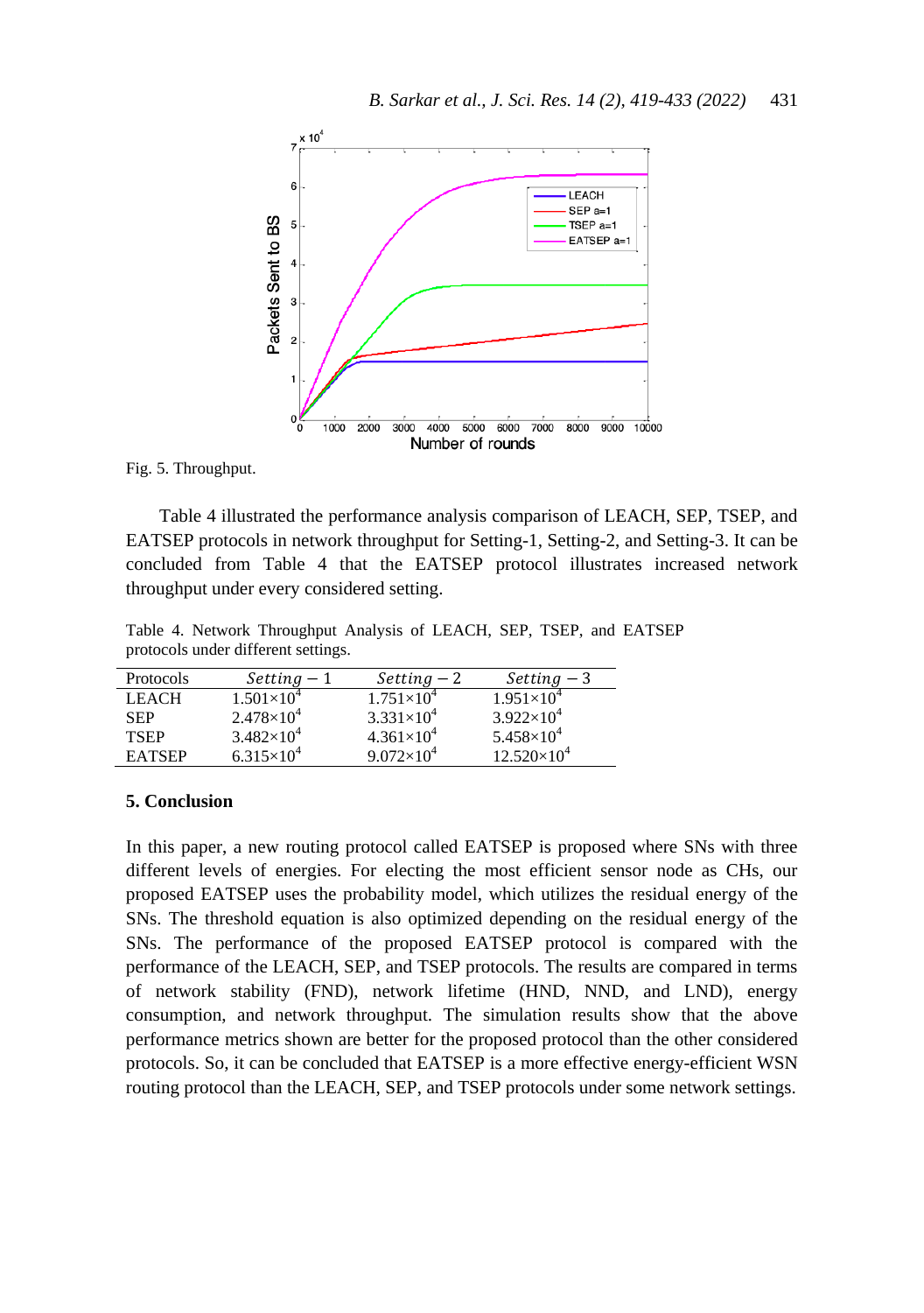# **References**

- 1. A. Rodríguez, C. Del-Valle-Soto, and R. Velázquez, Mathematics **8**, 1515 (2000). <https://doi.org/10.3390/math8091515>
- 2. X. Zhao, S. Ren, H. Quan, and Q. Gao, Sensors **20**, 820 (2020). <https://doi.org/10.3390/s20030820>
- 3. R. E.Mohamed, A. I. Saleh, and M. Abdelrazzak, and A. S. Samra, Wireless Pers Commun. **101**, 1019 (2018).<https://doi.org/10.1007/s11277-018-5747-9>
- 4. M. M. Hoque, M. G. Rashed, M. H. Kabir, A. F. M. Z. Abadin, and M. I. Pramanik, J. Sci. Res. **13**, 467 (2021).<https://doi.org/10.3329/jsr.v13i2.50005>
- 5. Y. Zhang, X. Zhang, S. Ning, J. Gao, and Y. Liu, IEEE Access **7**, 55873 (2019). <https://doi.org/10.1109/ACCESS.2019.2900742>
- 6. S. Singh, Int. J. **20**, 105 (2017)[. https://doi.org/10.1016/j.jestch.2016.09.008](https://doi.org/10.1016/j.jestch.2016.09.008)
- 7. G. Smaragdakis, I. Matta, and A. Bestavros, SEP: A Stable Election Protocol for Clustered Heterogeneous Wireless Sensor Networks - *Proc. of the 2nd Int. Workshop on Sensor and Actor Network Protocols and Applications* (SANPA' 04), 251–261, Boston University Computer Science Department, 2004).
- 8. D. Singh and C. K. Panda, Commun. Optimization (EESCO) **24-25**, 1 (2015). <https://doi.org/10.1109/EESCO.2015.7253803>
- 9. A. Kashaf, N. Javaid, Z. A. Khan, and I. A. Khan, TSEP: Threshold-Sensitive Stable Election Protocol for WSNs, *10th Int. Conf. on Frontiers of Information Technol.* (Islamabad, Pakistan, 2012) pp. 164-168[. https://doi.org/10.1109/FIT.2012.37](https://doi.org/10.1109/FIT.2012.37)
- 10. P. G. V. Naranjo, M. Shojafar, H. Mostafaei, Z. Pooranian, and E. Baccarelli, J. Supercomput. **73**, 733 (2017).<https://doi.org/10.1007/s11227-016-1785-9>
- 11. L. Qing, Q. Zhu, and M. Wang, Comput. Commun. **29**, 2230 (2006). <https://doi.org/10.1016/j.comcom.2006.02.017>
- 12. M. G. Rashed, M. H. Kabir, and S. E. Ullah, Int. J. Distributed Parallel Syst. (IJDPS) **2**, 54 (2011)[. https://doi.org/10.5121/ijdps.2011.2205](https://doi.org/10.5121/ijdps.2011.2205)
- 13. D. Sharma and A. P. Bhondekar, IEEE Commun. Lett. **22**, 1608 (2018). <https://doi.org/10.1109/LCOMM.2018.2841911>
- 14. S. Bhushan, R. Pal, and S. G. Antoshchuk, Energy Efficient Clustering Protocol for Heterogeneous Wireless Sensor Network: A Hybrid Approach Using GA and K-means - *Proc. of the 2018 IEEE 2 nd Int. Conf. on Data Stream Mining & Processing* (DSMP), Lviv, Ukraine, (2018) pp. 381–385.<https://doi.org/10.1109/DSMP.2018.8478538>
- 15. Y. Liu, Q. Wu, T. Zhao, Y. Tie, F. Bai, and M. Jin, Sensors **19**, 4579 (2019). <https://doi.org/10.3390/s19204579>
- 16. Z. Zhao, K. Xu, G. Hui, and L. Hu, Sensors **18**, 3938 (2018). <https://doi.org/10.3390/s18113938>
- 17. W. Heinzelman, A. Chadrakasan, and H. Balakrishnan, Energy-Efficient Communication Protocols for Wireless Micro-sensor Networks - *Proc. Hawaiian Int. Conf. on System Science* (2000).
- 18. M. Tripathi, M. S. Gaur, V. Laxmi, and R. B. Battula, Energy-efficient LEACH-C Protocol for Wireless Sensor Network - 3<sup>rd</sup> Int. Conf. on Computational Intelligence and Information *Technol.* (CIIT 2013) (2013) pp. 402-405. <https://doi.org/10.1049/cp.2013.2620>
- 19. S. K. Singh, P. Kumar, and J. P. Singh. IEEE Access **5**, 4298 (2017). <https://doi.org/10.1109/ACCESS.2017.2666082>
- 20. E. J. Duarte-Melo and M. Liu, Analysis of Energy Consumption and Lifetime of Heterogeneous Wireless Sensor Networks - *Proc. of the IEEE Global Telecommunications Conf.* (GLOBECOM'02) (IEEE Press, Taipei, Taiwan, 2002) pp. 21–25.
- 21. P. G. V. Naranjo, M. Shojafar, and H. Mostafaei, Z. Pooranian, and E. Baccarelli, J. Supercomput. **73**, 733 (2017). <https://doi.org/10.1007/s11227-016-1785-9>
- 22. P. Rawat, S. Chauhan, and R. A. Priyadarshi, Wireless Pers Commun. **117**, 825 (2021). <https://doi.org/10.1007/s11277-020-07898-8>